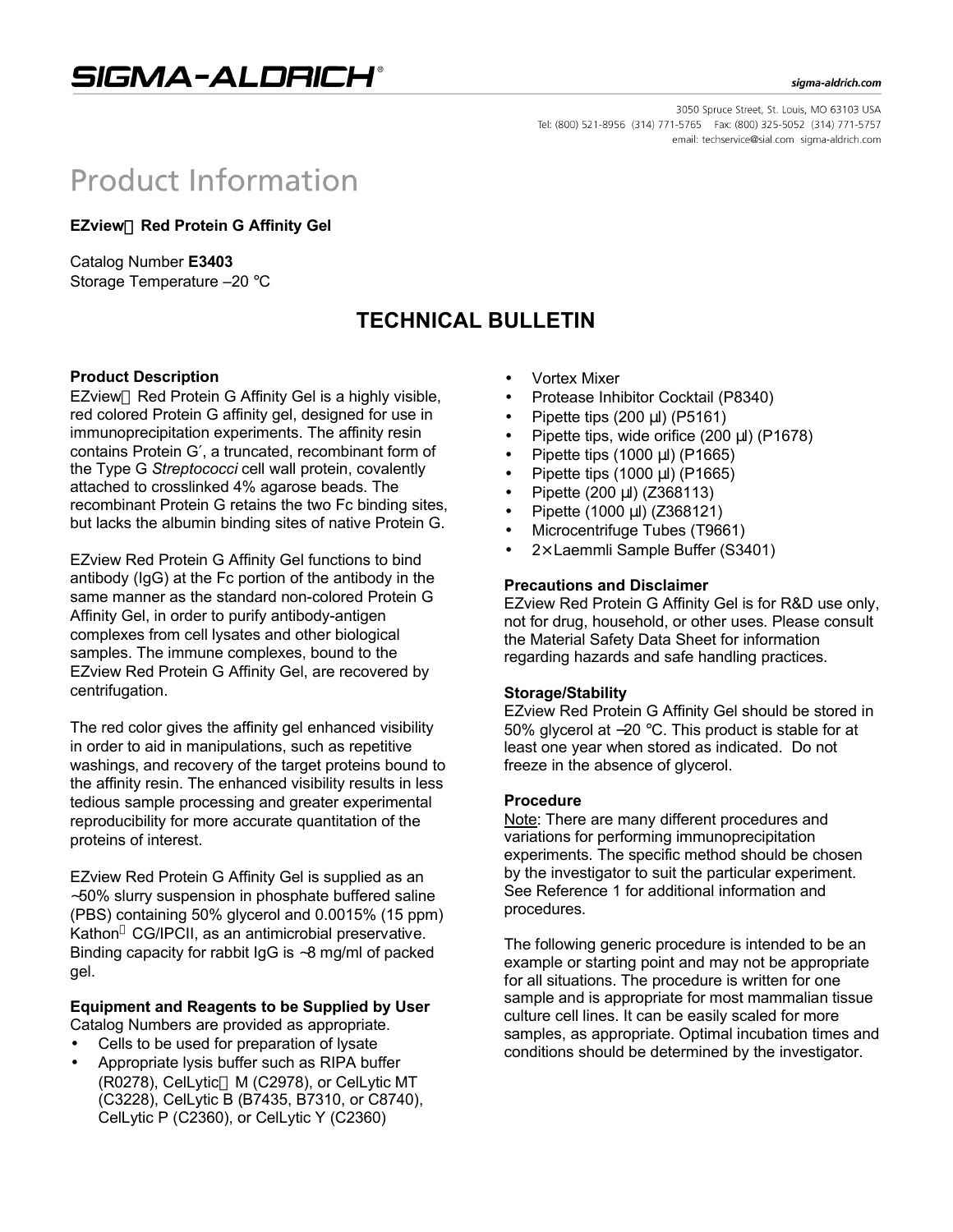Manipulations should be carried out on ice or at 2−8 °C.

#### Immunoprecipitation procedure

- 1. Prepare cell lysate using ice-cold RIPA buffer (R0278) or other suitable lysis buffer. For most mammalian cells, 0.5–5  $\times$  10<sup>7</sup> cells can be easily lysed in 1 ml of RIPA lysis buffer. Include an appropriate protease inhibitor cocktail if desired. Transfer lysate to a 1.5 ml microcentrifuge tube.
- 2. Immediately centrifuge lysate for 10 minutes at  $8,200 \times g$  in a microcentrifuge (e.g., 10,000 rpm in an Eppendorf 5415C microcentrifuge) at 2−8 °C to pellet cell debris. Carefully transfer clear supernatant into a clean microcentrifuge tube on ice.
- 3. Add 1−10 μl of an appropriate dilution of antibody to 0.1−1.0 ml of lysate sample. The amount of antibody to add may be determined from the antibody product data specifications or may be determined by standard titration methods. Vortex briefly and incubate with thorough, gentle mixing for 1 hour at 2−8 °C to allow antibody-antigen complexes to form.
- 4. Carefully mix EZview Red Protein G Affinity Gel beads until completely and uniformly suspended. Aliquot 20−50 μl of the 50% slurry into a clean 1.5 ml microcentrifuge tube on ice. To dispense beads, use a wide orifice pipette tip or cut ∼1 mm off the tip of a regular pipette tip to enlarge the opening and allow unrestricted flow of the bead suspension.
- 5. Wash/equilibrate beads in lysis buffer: Add 750 μl of lysis buffer to the tube, vortex, and centrifuge in a microcentrifuge for ∼30 seconds at 8,200 × *g*. Carefully remove the supernatant with a pipette (or carefully aspirate supernatant) and set tube with the bead pellet on ice.
- 6. Repeat wash as above. After removing supernatant, set washed bead pellet on ice.
- 7. Briefly centrifuge the tube of lysate plus antibody from step 3 for several seconds at  $8,200 \times g$  to collect all the liquid to the bottom part of the microcentrifuge tube. Carefully remove all of the lysate with a 1 ml pipette and transfer into the tube of washed EZview Red Protein G Affinity Gel beads from step 6. Vortex briefly and incubate with thorough, gentle mixing for 1 hour at 2−8 °C to allow antibody-antigen complexes to bind to the Protein G on the EZview Red Protein G Affinity Gel beads.
- 8. Centrifuge in a microcentrifuge for 30 seconds at  $8,200 \times q$ . Set on ice. Aspirate supernatant carefully (or remove with a pipette) and set tube with the bead pellet on ice.
- 9. Wash bead pellet by adding 750 μl of lysis buffer. Vortex briefly and incubate with thorough, gentle mixing at 2−8 °C for 5 minutes. Centrifuge in microcentrifuge for 30 seconds at  $8,200 \times g$ . Aspirate supernatant carefully (or remove with a pipette) and set tube with the bead pellet on ice.
- 10. Repeat washes two more times as in step 9. After removing the final wash supernatant, the bound antigen can be eluted from the bead pellet and analyzed as desired (see Analysis of Results).

#### **Analysis of Results**

#### SDS-PAGE analysis

To elute antibody-antigen complexes from the bead pellet for SDS-PAGE analysis, add 25 μl of lysis buffer to each tube, vortex briefly, then add 25 μl of  $2\times$  sample buffer. Vortex briefly. Boil samples for 5 minutes, vortex and centrifuge for 30 seconds at  $8,200 \times q$  in a microcentrifuge to pellet the EZview Red Protein G Affinity Gel beads. Freeze eluted bead samples for storage, if not used immediately. Run 10−20 μl of supernatant on a denaturing SDS/PAGE gel. Perform subsequent analysis by staining, autoradiography or immunoblotting, as desired.

Note: For analysis using non-reducing SDS/PAGE. use a sample buffer without reducing agents such as 2-mercaptoethanol or dithiothreitol.

#### Enzyme assays

Enzyme assays, such as kinase assays, can be performed by adding assay mixture and substrate directly into the bead sample tube. The bead pellet first should be equilibrated in assay buffer by pre-washing in assay buffer before the assay.

#### **Controls**

Perform incubations with non-relevant antibody or do blocking with specific peptide antigen(s) as specificity controls. Include a control sample without antibody to determine non-specific protein binding, if desired.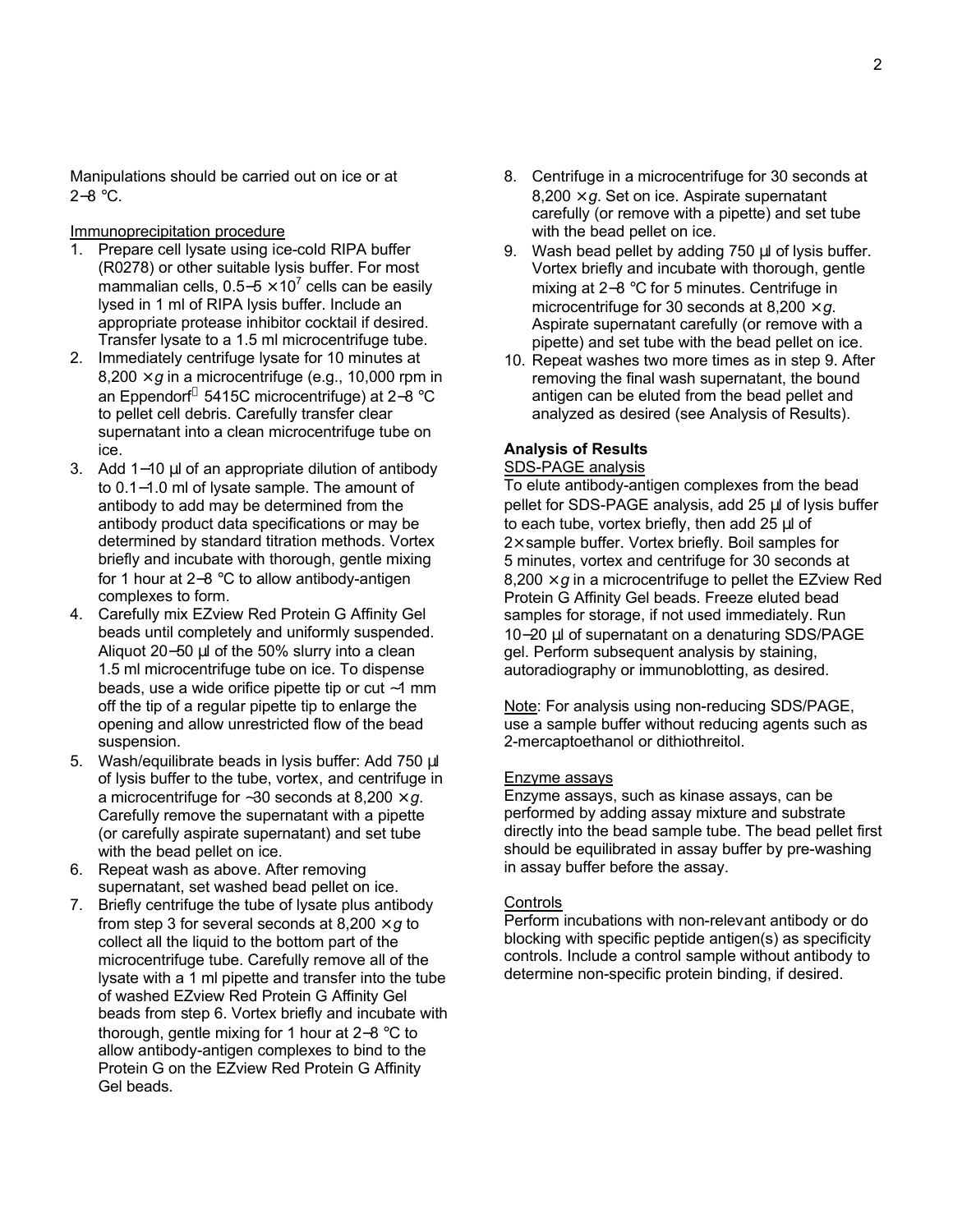### **Troubleshooting Guide**

Because of the enhanced visibility of the affinity resin beads, it is easy to see if beads are accidentally removed during wash steps. If this happens, simply put the wash supernatant back into the tube and repeat the centrifugation step to pellet the resin again.

| Problem                    | <b>Possible Cause</b>                                                                            | <b>Solution</b>                                                                                                                                                                                                                                                                                                                                                                                    |
|----------------------------|--------------------------------------------------------------------------------------------------|----------------------------------------------------------------------------------------------------------------------------------------------------------------------------------------------------------------------------------------------------------------------------------------------------------------------------------------------------------------------------------------------------|
| No signal is<br>observed.  | Specific antibody is not capable<br>of immunoprecipitation.                                      | Try a different antibody. Not every antibody, especially<br>$\bullet$<br>a monoclonal antibody, can immunoprecipitate.<br>Add a bridging antibody (from a class or species with<br>higher affinity for Protein G) which is reactive with the<br>primary antibody.                                                                                                                                  |
|                            | Antigen of interest is not present<br>in the sample.                                             | Verify that the sample contains the antigen of interest<br>$\bullet$<br>by immunoblot or dot blot analyses.<br>Prepare fresh lysates. Avoid using frozen lysates.<br>$\bullet$<br>Use appropriate protease inhibitors in sample or<br>increase their concentration to prevent degradation of<br>protein antigens.                                                                                  |
|                            | Washes are too stringent.                                                                        | Reduce the number of washes.<br>$\bullet$<br>Avoid adding high concentrations of NaCl to the<br>$\bullet$<br>mixture.<br>Use solutions that contain less or no detergent.<br>$\bullet$                                                                                                                                                                                                             |
|                            | Incubation times are inadequate.                                                                 | Increase the incubation times with the affinity resin<br>$\bullet$<br>(from several hours to overnight).                                                                                                                                                                                                                                                                                           |
|                            | Interfering substance is present<br>in sample.                                                   | Lysates containing dithiothreitol (DTT), 2-mercapto-<br>$\bullet$<br>ethanol, or other reducing agents may destroy antibody<br>function and must be avoided.<br>Excessive detergent concentrations can interfere with<br>the protein binding interactions. Try diluting the lysate<br>with buffer prior to immunoprecipitation.                                                                    |
|                            | Detection system is inadequate.                                                                  | If Western blotting detection is used:<br>• Check primary and secondary antibodies using proper<br>controls to confirm binding and reactivity.<br>• Verify that the transfer was adequate by staining the<br>membrane with Ponceau S solution.<br>• Use fresh detection substrate or try a different detection<br>system.                                                                          |
| Background is too<br>high. | Proteins bind non-specifically to<br>Protein G, the resin beads, or<br>the microcentrifuge tube. | • Pre-clear the sample once or several times before<br>adding antibody by preincubation with EZview Red<br>Protein G Affinity gel to remove non-specific binding<br>proteins.<br>• After suspending beads for the final wash, transfer the<br>entire sample to a clean microcentrifuge tube before<br>centrifugation.                                                                              |
|                            | Washes are insufficient.                                                                         | Increase the number of washes.<br>$\bullet$<br>Increase the duration of the washes, incubating each<br>$\bullet$<br>wash for at least 15 minutes.<br>• Increase the salt and/or detergent concentrations in the<br>washing solutions.<br>• Centrifuge at lower speed to avoid non-specific trapping<br>of lysate proteins during the initial centrifugation of the<br>Protein G/antigen complexes. |